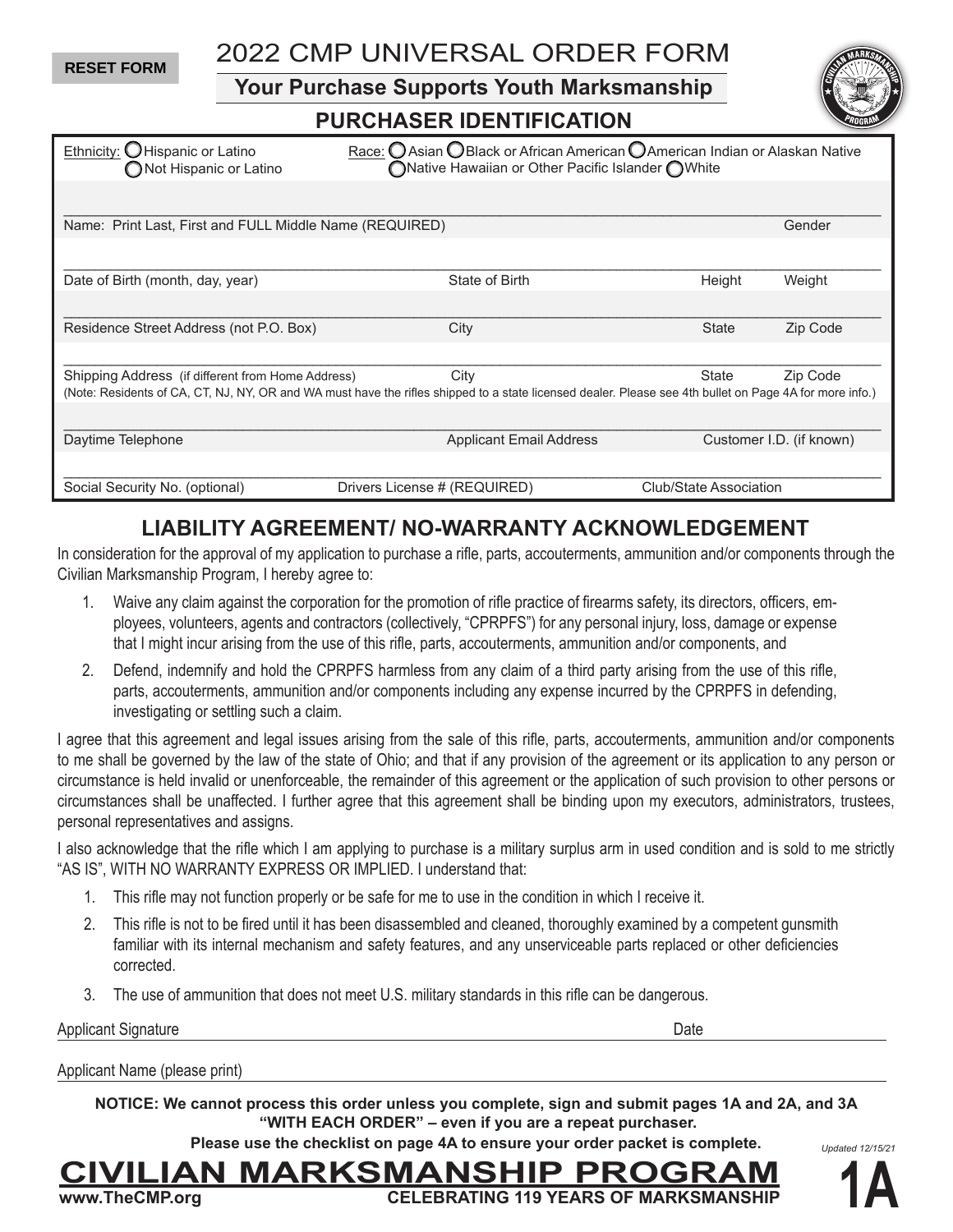

# 2022 CMP UNIVERSAL ORDER FORM

## **CERTIFICATION**

| I hereby certify under penalty of law that my name is: |                 |               |  |  |  |
|--------------------------------------------------------|-----------------|---------------|--|--|--|
| And I reside at:                                       | in the City of: | and State of: |  |  |  |
| I further certify that I:                              |                 |               |  |  |  |

- a. am a citizen of the United states 18 years of age or older;
- b. am not under indictment in any court for a crime punishable by imprisonment for a term exceeding one year;
- c. have not been convicted of a crime punishable by imprisonment for a term exceeding one year;
- d. am not an unlawful user of, or addicted to, marijuana or any depressant, stimulant, or narcotic drug, or any other controlled substance;
- e. am not a fugitive from justice;
- f. have not been adjudicated mentally defective or committed to a mental institution;
- g. have not been discharged from the armed forces under dishonorable conditions;
- h. am not an alien illegally in the United states and I am not a non-resident alien;
- i. am not subject to a court order applicable to me under 18 U.S.C. §922(g)(8), restraining me from harassing, stalking, or threatening an intimate partner or child of such partner;
- j. have not been convicted in any court of a misdemeanor crime of domestic violence applicable to me under 18 U.S.C. §922(g)(9), including any misdemeanor conviction involving the use or attempted use of physical force committed by a current or former spouse, parent, or guardian of the victim or by a person with a similar relationship to the victim;
- k. will not be in violation, by reason of my receipt or possession of a rifle, of any state law or published ordinance applicable where I reside;
- l. have not been convicted of any federal or state felony or violation 18 U.S.C. §922, and am not a member of any organization that advocates the violent overthrow of the United states government.

I further certify that I am a current member of a gun club or state association presently affiliated with the CMP (or that I am a parent or guardian of a junior shooter under the age of 18 who is a member), and that I am purchasing this rifle for my (or my junior shooter's) personal use. I hereby consent to allow the CMP to submit the information I have supplied with my application to the FBI national instant criminal background check system (NICS) to verify that I am not prohibited from buying this rifle, and I authorize the FBI to inform the CMP of the result. I acknowledge that this sale is further subject to final approval by the CMP within its sole and absolute discretion

| <b>Applicant Signature</b>             |                | Date                  |
|----------------------------------------|----------------|-----------------------|
| State of                               | County/City of |                       |
| Sworn to and subscribed before me this | day of         | 20                    |
| Notary Public:                         |                | My commission expires |

## **Thank You for supporting Youth Marksmanship**

**24 CIVILIAN MARKSMANSHIP PROGRAM 2A** CELEBRATING 119 YEARS OF MARKSMANSHIP WWW.TheCMP.org **24 CIVILIAN MARKSMANSHIP PROGRAM CELEBRATING 119 YEARS OF MARKSMANSHIP www.TheCMP.org**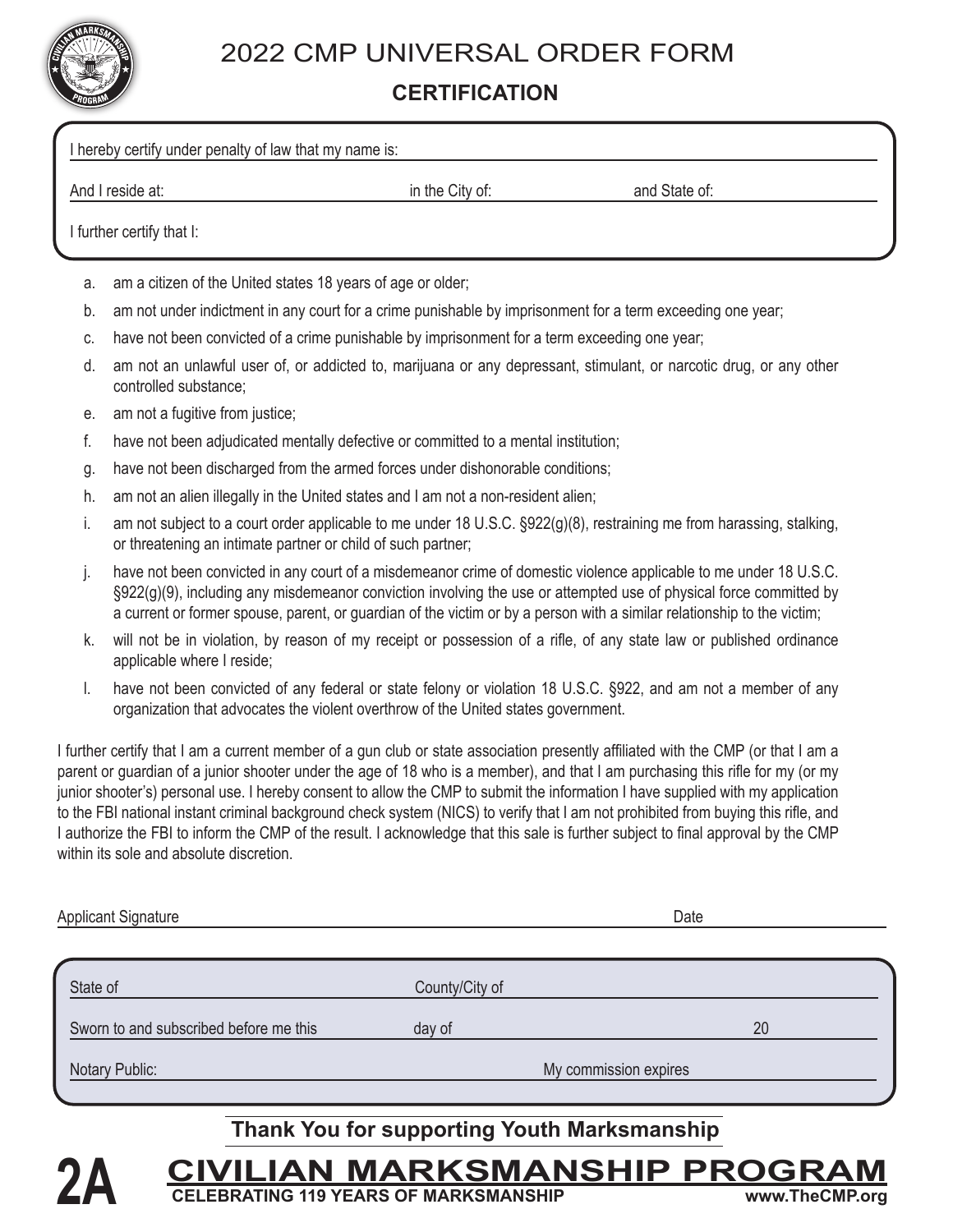# 2022 CMP UNIVERSAL ORDER FORM

## **Your Purchase Supports Youth Marksmanship**



## **PURCHASER / SHIP TO INFORMATION**

NOTE: Please make copies of this blank form for future use.

| Your Name    | Your Customer I.D. (if known)  |       |          |
|--------------|--------------------------------|-------|----------|
| Home Address | City                           | State | Zip Code |
| Telephone    | <b>Applicant Email Address</b> | Date  |          |

\_\_\_\_\_\_\_\_\_\_\_\_\_\_\_\_\_\_\_\_\_\_\_\_\_\_\_\_\_\_\_\_\_\_\_\_\_\_\_\_\_\_\_\_\_\_\_\_\_\_\_\_\_\_\_\_\_\_\_\_\_\_\_\_\_\_\_\_\_\_\_\_\_\_\_\_\_\_\_\_\_\_\_\_\_\_\_\_\_\_\_\_\_\_\_\_\_\_\_\_\_\_\_\_\_ Club/State Association

## **ITEM / QUANTITY INFORMATION**

| <b>ITEM</b>                                                                                                                                                                                                                                                                                                                       | <b>Item Description</b>                                                                      | Quantity | <b>Price Each</b>                                                     | <b>Total Price</b> |
|-----------------------------------------------------------------------------------------------------------------------------------------------------------------------------------------------------------------------------------------------------------------------------------------------------------------------------------|----------------------------------------------------------------------------------------------|----------|-----------------------------------------------------------------------|--------------------|
|                                                                                                                                                                                                                                                                                                                                   |                                                                                              |          |                                                                       | 0                  |
|                                                                                                                                                                                                                                                                                                                                   |                                                                                              |          |                                                                       | 0                  |
|                                                                                                                                                                                                                                                                                                                                   |                                                                                              |          |                                                                       | 0                  |
|                                                                                                                                                                                                                                                                                                                                   |                                                                                              |          |                                                                       | 0                  |
|                                                                                                                                                                                                                                                                                                                                   |                                                                                              |          |                                                                       | 0                  |
|                                                                                                                                                                                                                                                                                                                                   |                                                                                              |          |                                                                       | 0                  |
|                                                                                                                                                                                                                                                                                                                                   |                                                                                              |          |                                                                       | 0                  |
|                                                                                                                                                                                                                                                                                                                                   |                                                                                              |          |                                                                       | 0                  |
|                                                                                                                                                                                                                                                                                                                                   |                                                                                              |          |                                                                       | 0                  |
|                                                                                                                                                                                                                                                                                                                                   | <b>SHIPPING AND HANDLING CHARGES</b>                                                         |          | <b>Subtotal</b>                                                       |                    |
|                                                                                                                                                                                                                                                                                                                                   |                                                                                              |          | OH Residents add 7%                                                   |                    |
|                                                                                                                                                                                                                                                                                                                                   | Customers in AK and HI -- please contact CMP for current shipping prices.                    |          | AL Residents add 4%<br>Anniston Residents add 10%<br><b>Sales Tax</b> |                    |
|                                                                                                                                                                                                                                                                                                                                   |                                                                                              |          |                                                                       |                    |
|                                                                                                                                                                                                                                                                                                                                   | Free shipping for orders \$100.00 and over.                                                  |          | <b>Shipping &amp;</b><br><b>Handling</b>                              |                    |
|                                                                                                                                                                                                                                                                                                                                   |                                                                                              |          | <b>Donation Today!</b>                                                |                    |
|                                                                                                                                                                                                                                                                                                                                   | <b>DONATE TO THE CMP TODAY!</b>                                                              |          | Enter a gift amount                                                   |                    |
|                                                                                                                                                                                                                                                                                                                                   | The CMP is a federally chartered $501(c)(3)$ corporation that places its highest priority on |          | <b>Total</b>                                                          | $\overline{0}$     |
| serving youth through gun safety and marksmanship activities that encourage personal<br><b>CHECK HERE</b><br>growth and build life skills. All donations are tax-deductible. If you would like to donate<br>to round up to support<br>to the CMP, please fill in the amount in the box labeled "Donations".<br>Youth Marksmanship |                                                                                              |          |                                                                       |                    |
| <b>METHOD OF PAYMENT (COD orders NOT Accepted)</b>                                                                                                                                                                                                                                                                                |                                                                                              |          |                                                                       |                    |

| Check or Money Order, No. |  |  |                                                                | Personal checks are accepted. |  |
|---------------------------|--|--|----------------------------------------------------------------|-------------------------------|--|
|                           |  |  | Credit Card: ◯ Visa ◯ Mastercard ◯ Discover ◯ American Express |                               |  |
| Card No.                  |  |  | CVV2#                                                          | <b>Expiration Date</b>        |  |
| <b>Billing Address</b>    |  |  |                                                                |                               |  |
| Cardholder's Signature    |  |  |                                                                |                               |  |

Completed order forms and payment should be mailed to: CMP Sales Dept, 1401 Commerce Blvd, Anniston, AL 36207

Your check will be deposited when the order is received. All orders shipped via FedEx, adult signature required. Please allow 30 days for delivery, unless otherwise specified for the item ordered. Prices subject to change without notice. We will notify customers of significant price changes before filling orders. Payment by personal check will delay order processing by up to 14 days over orders paid by credit card, money orders or cashiers checks. Credit cards are not charged until order is processed.



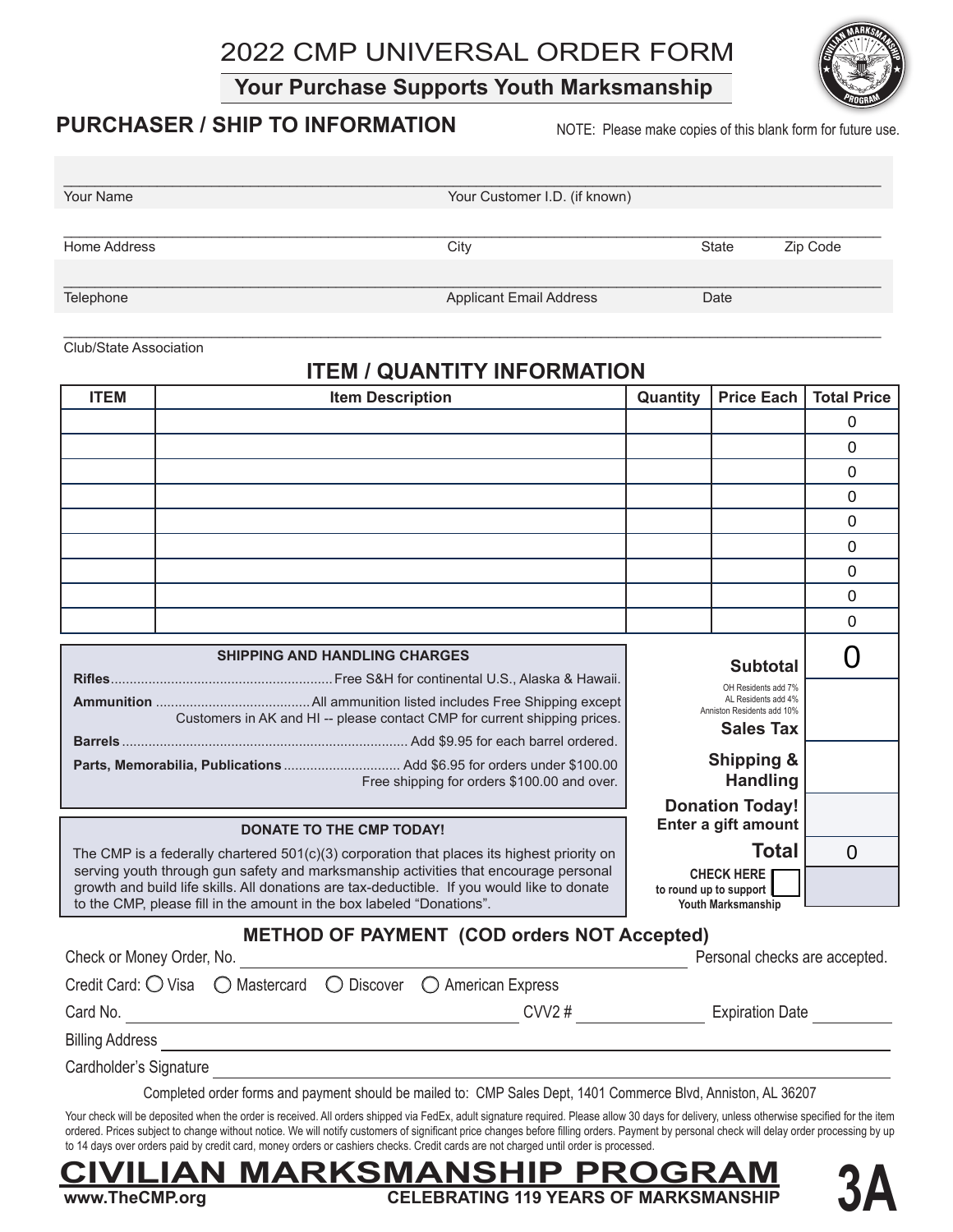

# 2022 CMP UNIVERSAL ORDER FORM

## **CHECKLIST**

To avoid delays in processing your order, please complete this checklist and submit it with pages 1A and 2A and 3A and the documentation specified in the ordering instructions.

- О Proof of **U.S. Citizenship and Age**. (For acceptable documents, please see paragraph 1 on the Ordering Instructions pages).
- О Proof of **Current Membership in a CMP Affiliated Organization**. (Please see paragraph 2 on the Ordering Instructions pages).
- О Proof of **Participation in a Marksmanship or other Firearm Related Activity**. (Please see paragraph 3 on the Ordering Instructions pages).
- О Your **State or Locality Requirements laws**: If your state requires a Firearm Owners Identification Card (FOID) or to have rifles shipped to a state licensed dealer, a copy of the FOID card or dealer's state license and shipping information must be provided with rifle orders. (Please see our website at http://thecmp. org/cmp\_sales/rifle\_sales/eligibility-requirements/ for more information).
- О Completed, signed and included **Page 1A** of this Order Form. This page provides with the information we need to conduct the NICS background check and is also the Liability Agreement and No-Warranty Acknowledgement. This page is required each time you place an order with the CMP.
- О Completed, signed, and included **Page 2A** of this Order Form. Please be sure to complete the top section and sign the certification each time you place an order with the CMP. Notary may not always be required. (Repeat customers, please see paragraph 6 on the Ordering Instructions pages.)
- О Completed, signed, and included **Page 3A** of this Order Form. This page tells us what items you are ordering and also provides us with your payment information.
- О Payment in the form of personal check, cashiers check or money order unless payment is made by authorizing credit card charges on Page 3A of this Order Form.
- О Send the competed Order Forms, your payment and all necessary enclosures to:

### CMP SALES 1401 COMMERCE BOULEVARD ANNISTON, AL 36207

**Regretfully, your order cannot be processed without submission of all of the items on this checklist. Failure to submit any required documents or information will result in substantial delay of your order.**

**REPEAT CUSTOMERS – NOTE: If you have previously submitted proof of citizenship and age and proof of participation in marksmanship or other firearm related activity, you need not supply them each time you order, but we would appreciate you marking those items on this checklist as "previously provided". The same applies to proof of membership in affiliated organizations, unless what you provided to us previously has expired, in which case a copy of a current club card must be provided with the order to avoid delays.** 

Your assistance in completing this checklist is sincerely appreciated by the CMP staff.

## **Thank You for supporting Youth Marksmanship**



 **CIVILIAN MARKSMANSHIP PROGRAM CELEBRATING 119 YEARS OF MARKSMANSHIP**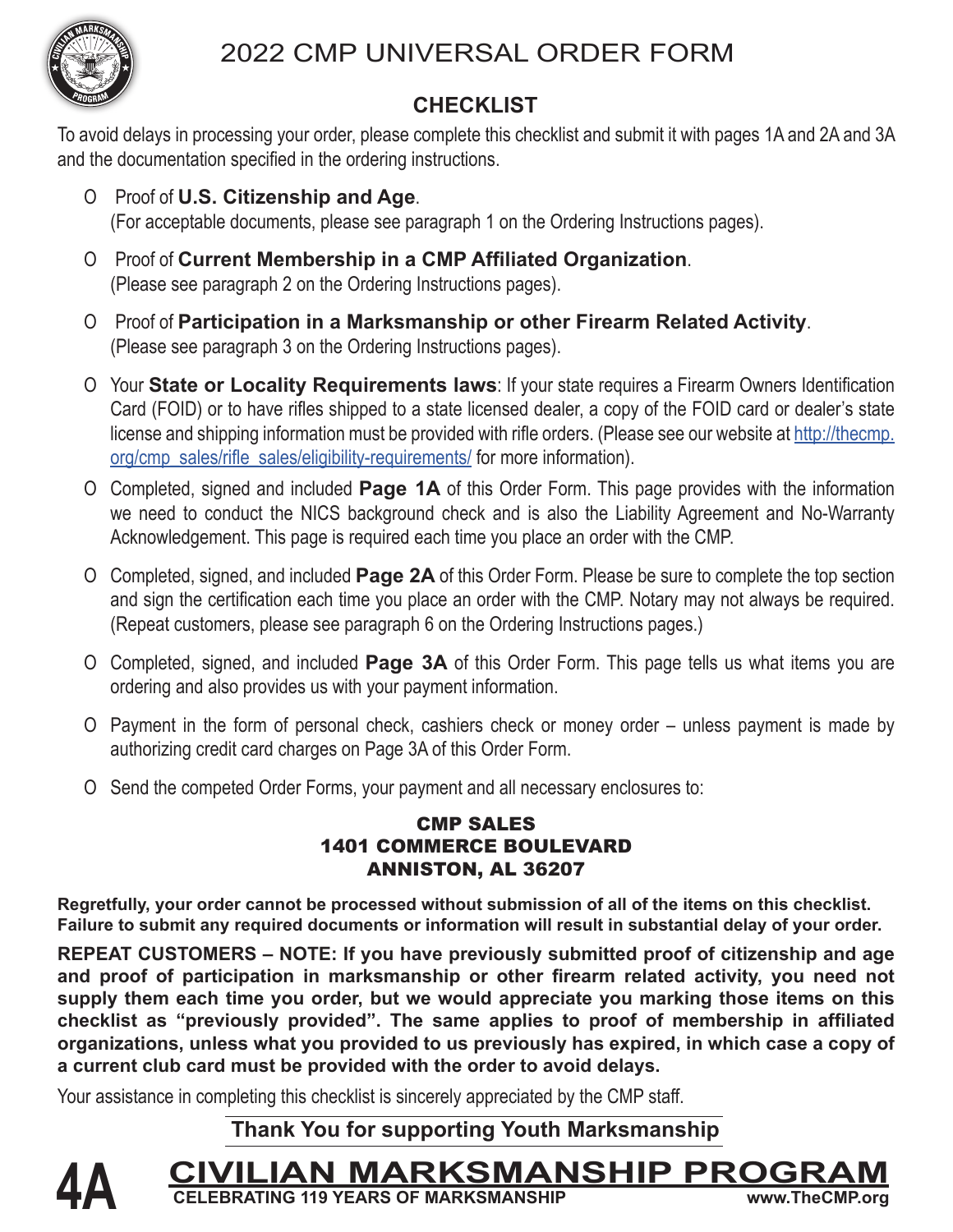# **CMP ORDERING INSTRUCTIONS**



# **TO PURCHASE A RIFLE FROM THE CMP, A PURCHASER MUST PROVIDE PROOF OF:**

✔ **U.S. Citizenship and Age** *and* ✔ **Membership in a CMP Affiliated Organization** *and* ✔ **Participation in a Marksmanship or Other Firearms Related Activity**

- **1. U.S. Citizenship and Age:** You must provide a copy of a U.S. birth certificate, passport, proof of naturalization, or any official government document that shows birth in the U.S. or otherwise states citizenship as U.S. A drivers license is proof of age, but **IS NOT** proof of U.S. citizenship. A copy of a military ID (active, reserve, guard, retired) will serve as proof of U.S. citizenship (must be an E5 or above).
- **2. Membership in CMP Affiliated Organization:** You must provide a copy of your current membership card or other proof of membership. This requirement cannot be waived. The CMP currently has over 2,000 affiliated organizations located in many parts of the country. Membership in many of these organizations costs \$25.00 or less and can be accomplished online. A listing of affiliated organizations can be found by clicking on our "CLUBS" tab on our web site at **www.TheCMP.org**. If you have any difficulty in locating a club, please contact the CMP at 256-835-8455 or by emailing **custserve@ TheCMP.org**. We will find one for you.

In addition to shooting clubs, the CMP also has several special affiliates. Membership in these organizations satisfies our requirement for purchase. These special affiliates include:

- Congressionally chartered veterans' organizations such as the VFW, AL, DAV, MCL, etc.
- U.S. Military services (active or reserves), National Guard, to include retirees. Copy of ID required.
- Law Enforcement departments and agencies and Law Enforcement organizations and associations (to include LEO retirees). Copy of ID required. Note: Club membership IS required for purchase of rifles, parts, and ammunition. Club membership is NOT required for instructional publications or videos or CMP memorabilia.
- **3. Marksmanship or other Firearms Related Activity:** You must provide proof of participation in a marksmanship related activity or otherwise show familiarity with the safe handling of firearms and range procedures. Your marksmanship related activity does not have to be with highpower rifles; it can be with smallbore rifles, pistols, air guns or shotguns. Proof of marksmanship

participation can be provided by documenting any of the following:

- Current or past military or law enforcement service.
- Participation in a rifle, pistol, air gun or shotgun competition (provide copy of results bulletin).
- Completion of a marksmanship clinic that included live fire training (provide a copy of the certificate of completion or a statement from the instructor).
- Distinguished, Instructor, or Coach status.
- Concealed Carry License.
- Firearms Owner Identification Card that includes live fire training.
- FFL or C&R license.
- Completion of a Hunter Safety Course that included live fire training.
- Certification from range or club official or law enforcement officer witnessing shooting activity. A form for use in completing and certifying your range firing can be downloaded from the CMP web site at **http://thecmp.org/wp-content/uploads/marksmanship.pdf**.
- No proof of marksmanship required if over age 60. Proof of club membership and citizenship required for all ages.

NOTE: Proof of marksmanship activity is only required for purchase of rifles.

**4. Legal Eligibility to Purchase a Firearm:** The information you supply on your application will be submitted by the CMP to the FBI National Instant Criminal Check System (NICS) to verify you are not prohibited by Federal, State or Local law from acquiring or possessing a rifle. Your signature on the Purchaser Certification portion of the purchase application authorizes the CMP to initiate the NICS check and authorizes the FBI to inform CMP of the result.

**IMPORTANT:** If your State or locality requires you to first obtain a license, permit, or Firearms Owner ID card in order to possess or receive a rifle, you must enclose a photocopy of your license, permit, or card with the application for purchase.

**Please view the latest State or Locality requirements on our website at http://www.TheCMP.org/cmp\_ sales/eligibility-requirements/.**

**Ordering Instructions continued on next page . . .**

<u>CIVILIAN MARKSMANSHIP PROGR</u>  **www.TheCMP.org CELEBRATING 119 YEARS OF MARKSMANSHIP**